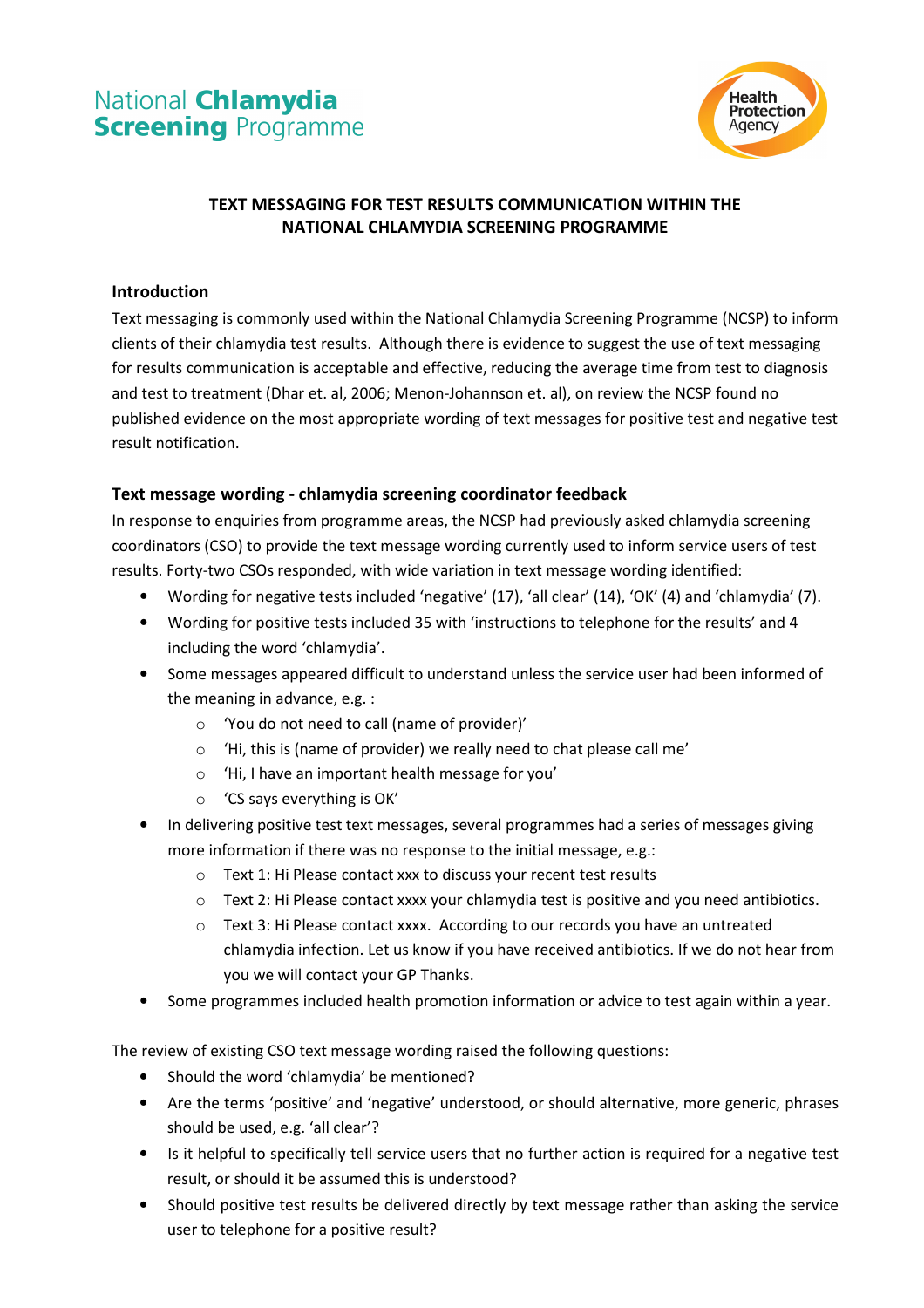• When it is appropriate to include safer sex messages and/or reinforce NCSP messages on regular screening?

## Text message wording - service user insights

To engage service users in answering these questions, three questions on text message wording were included within a broader web-based survey being undertaken by the HPA in 2012 to investigate young adults' attitudes to chlamydia and chlamydia testing. The survey engaged a nationally representative sample of 1588 young adults, with 1521 complete and 67 incomplete responses (with a 4% drop out rate after initiating survey).

#### Inclusion of the word chlamydia:

The results show a slight preference for messages that do **not** include the word chlamydia (47% agree). This proportion is higher among those who have not been tested (54% agree) and among females (53% agree).

| Please read the following statements<br>and decide to what extent you agree or<br>disagree with each of them | <b>Agree</b> | % Agree | <b>Disagree</b> | % Disagree |
|--------------------------------------------------------------------------------------------------------------|--------------|---------|-----------------|------------|
| Messages should include the word<br>chlamydia (for instance "Your chlamydia<br>test result is positive")     | 629          | 41%     | 590             | 39%        |
| Messages should not include the word<br>chlamydia (for instance "Your test result<br>is clear")              | 711          | 47%     | 465             | 31%        |
| Messages should ask you to call a number<br>for your test result                                             | 563          | 37%     | 529             | 35%        |

#### Correct understanding of 'positive test result':

83% (1268/1521) of respondents understood a text message stating their test result is 'positive' to mean that they had chlamydia. 76% (1163/1521) of respondents recognised it as the only one of the options presented that meant this. There was no clear preference among users about whether programmes should or should not ask them to call a number for their test result.

| Which of the following test results would you<br>understand to mean you have chlamydia? | <b>Chosen</b> | % Chosen | <b>Not</b><br>chosen | % Not<br>chosen |
|-----------------------------------------------------------------------------------------|---------------|----------|----------------------|-----------------|
| "Your test result is positive"                                                          | 1268          | 83%      | 253                  | 17%             |
| "Your test result is negative"                                                          | 167           | 11%      | 1354                 | 89%             |
| "Your test result is clear"                                                             | 131           | 9%       | 1390                 | 91%             |
| "Your test result is okay"                                                              | 564           | 37%      | 530                  | 35%             |

## Correct understanding of 'negative test result':

75% (1145/1521) of respondents understood a test result of 'negative' to mean that they did not have chlamydia. Only 32% (481/1521) of respondents recognised that all the options apart from 'positive' meant this.